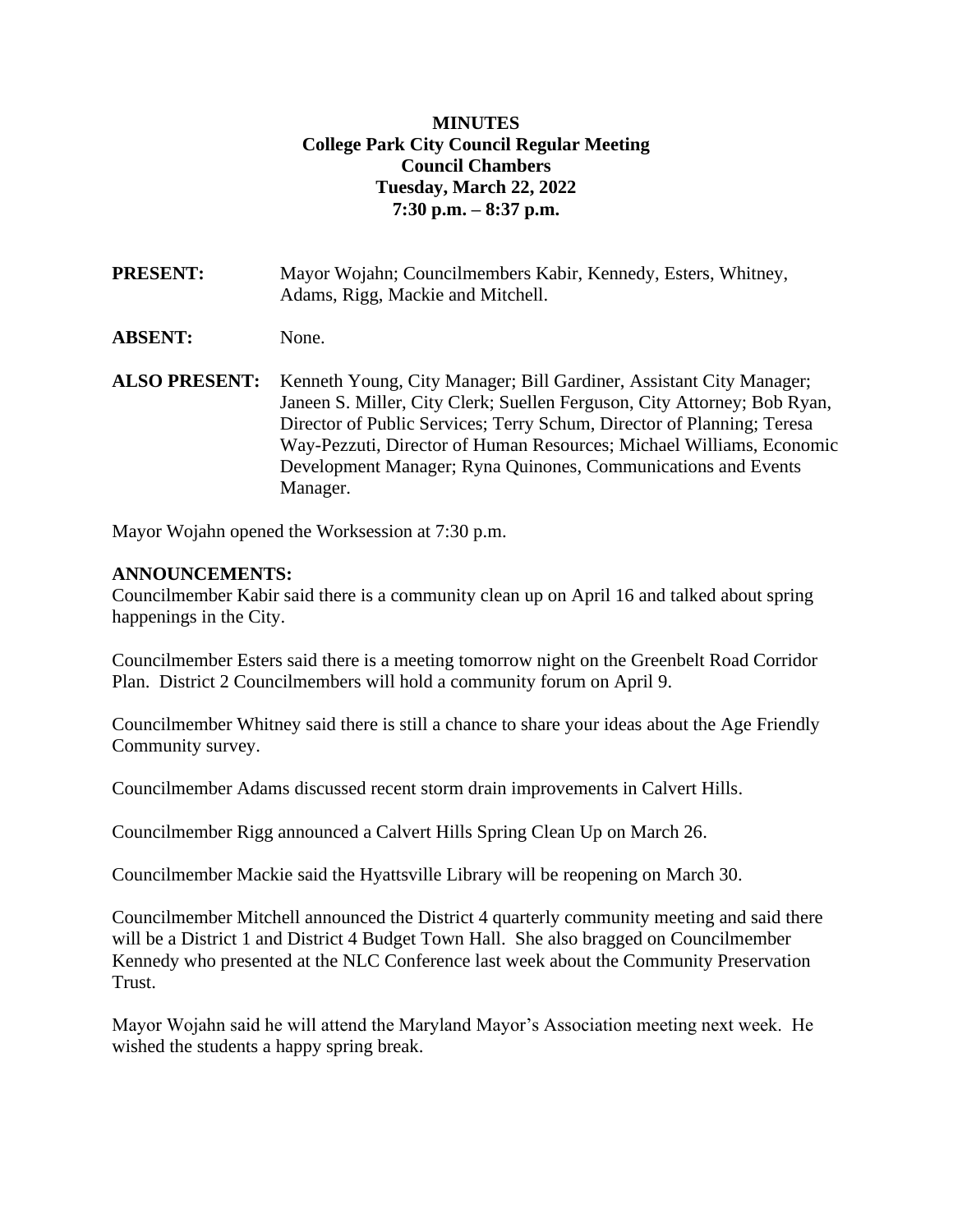**CITY MANAGER'S REPORT**: Mr. Young announced the U.S. 1 travel lanes will shift next week.

# **AMENDMENTS TO THE AGENDA:**

- **Add Agenda Item 22-G-60 to the Consent Agenda: Letter in support of Juneteenth Legislation, HB 227, Mitchell/ Kennedy, passed 8-0.**
- **Approve the agenda as amended, Mitchell/Rigg, passed 8-0.**

# **PUBLIC COMMENT**:

**Mary King, resident:** After 2 presentations on the Community Preservation Trust, the City is ready to commit \$3M of ARPA funds. Who else is providing funding? How does 100 homes make a significant difference in the stability of College Park neighborhoods? She is not convinced this program will make any difference in the City of College Park. She disagrees that the fiscal impact to the City will be zero.

**Richard Biffl, non-resident, Chair of Local Advisory Committee and Old Town Property Owner**: Suggested changes to the proposed amendments to the Homeownership Grant Program. The categories seem arbitrary. Open it up to everybody.

**PRESENTATION:** Mayor Wojahn presented the State of the City address.

**CONSENT AGENDA**: **A motion was made by Councilmember Rigg and seconded by Councilmember Esters. The consent agenda consisted of:**

| $22 - G - 54$ | Approval of a new full-time equivalent position to be added to the Communications<br>and Events Office.                                                                                                                                                                                    |
|---------------|--------------------------------------------------------------------------------------------------------------------------------------------------------------------------------------------------------------------------------------------------------------------------------------------|
| $22 - G - 55$ | Approval of a reclassification of the existing Administrative Specialist position to an<br><b>Executive Assistant for the City Manager's Office.</b>                                                                                                                                       |
| $22 - G - 56$ | Approval of an Agreement between the City of College Park and the College Park<br>City-University Partnership regarding a \$3M grant from City ARPA funds for the<br><b>College Park City-University Partnership's Community Preservation Trust</b><br>Program.                            |
| $22 - G - 57$ | Approval of a request by the College Park City-University Partnership for a letter of<br>support for their application to the Metropolitan Washington Council of<br>Government's Housing Affordability Planning Program to support CPCUP's<br><b>Community Preservation Trust Program.</b> |
| $22 - R - 03$ | Approval of Resolution 22-R-03, amending the guidelines for the College Park New<br>neighbors Homeownership Grant program.                                                                                                                                                                 |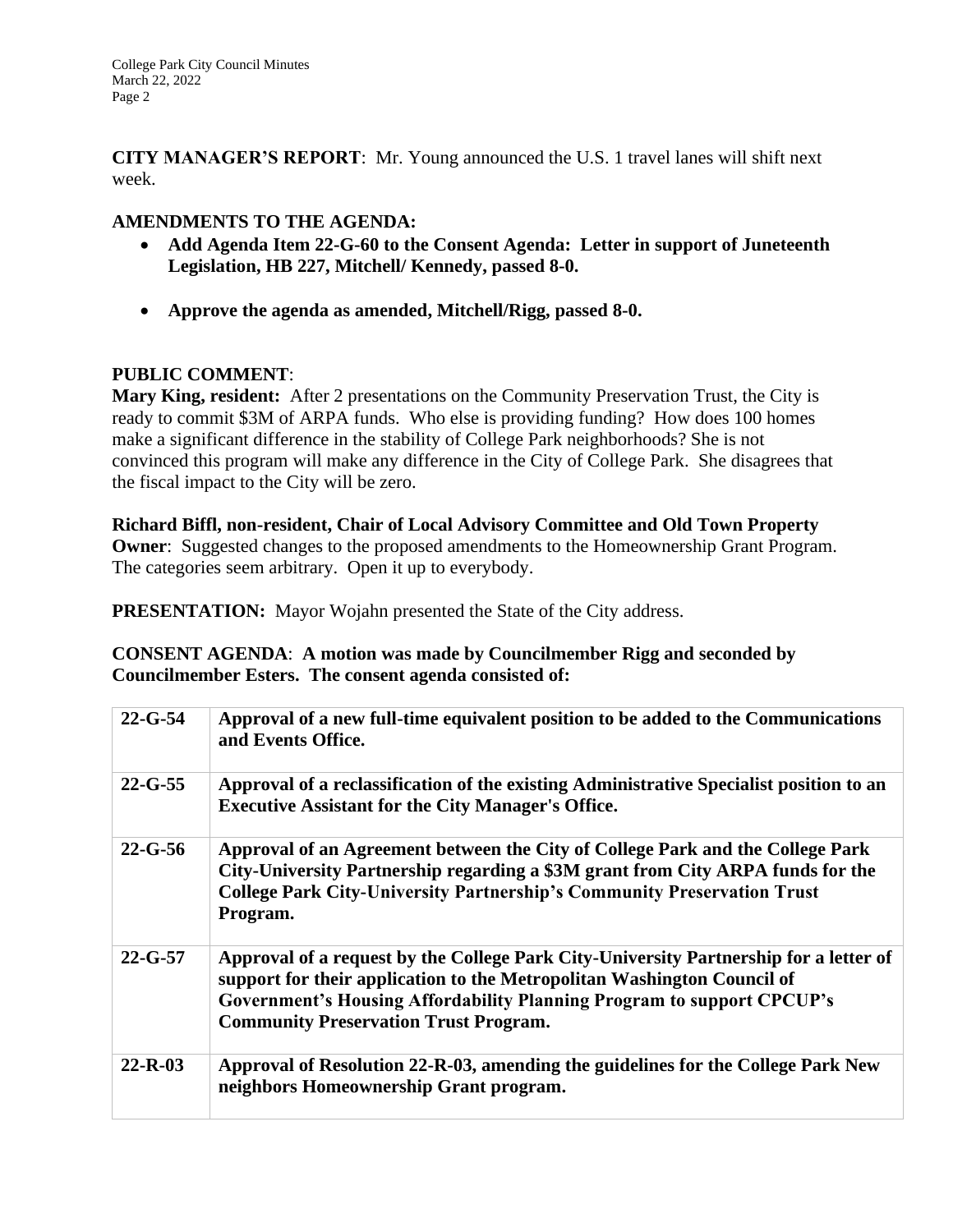| $22 - G - 58$ | Approval of a task order in substantially the form attached under the on-call<br>engineering services contract with Rummel, Klepper & Kahl, LLP $(RK\&K)$ in the<br>amount of \$54,370.35 to perform a feasibility study to determine if the site of the<br>Calvert Road Soccer Field could provide underground attenuation to reduce<br>flooding in the Calvert Hills neighborhood. |
|---------------|--------------------------------------------------------------------------------------------------------------------------------------------------------------------------------------------------------------------------------------------------------------------------------------------------------------------------------------------------------------------------------------|
| $22 - G - 59$ | Approval of minutes from the February 8, 2022 Regular Meeting.                                                                                                                                                                                                                                                                                                                       |
| $22 - G - 60$ | Letter in support of HB 227, State Government – Legal and Employee Holiday –<br>Juneteenth National Independence Day (Added to the Agenda).                                                                                                                                                                                                                                          |

**The motion carried 8-0.**

**ADJOURN: A motion was made by Councilmember Esters and seconded by Councilmember Rigg to adjourn into a closed session. Mayor Wojahn read the closing statement:**

**Pursuant to the statutory authority of the Maryland Annotated Code, General Provisions Art. § 3-305(b), the Mayor and Council of the City of College Park are providing notice that they will meet in a closed session after the meeting to discuss the appointment, employment, assignment, promotion, discipline, demotion, compensation, removal, resignation, or performance evaluation of appointees, employees, or officials over whom this public body has jurisdiction. Specifically, the Mayor and Council will review applications for the Restorative Justice Commission and discuss the City Manager's performance evaluation. They will not return to open session after the Closed Session ends.**

**The motion passed 8-0 and the meeting was adjourned at 8:37 p.m.** 

Janeen S Miller Date City Clerk Approved

\_\_\_\_\_\_\_\_\_\_\_\_\_\_\_\_\_\_\_\_\_\_\_\_\_\_\_\_\_\_\_\_

#### **CLOSED SESSION March 22, 2022**

On Tuesday, March 22, 2022, at the conclusion of the Regular Meeting, a motion was made by Councilmember Esters and seconded by Councilmember Rigg to adjourn into a closed session. Mayor Wojahn read the closing statement: